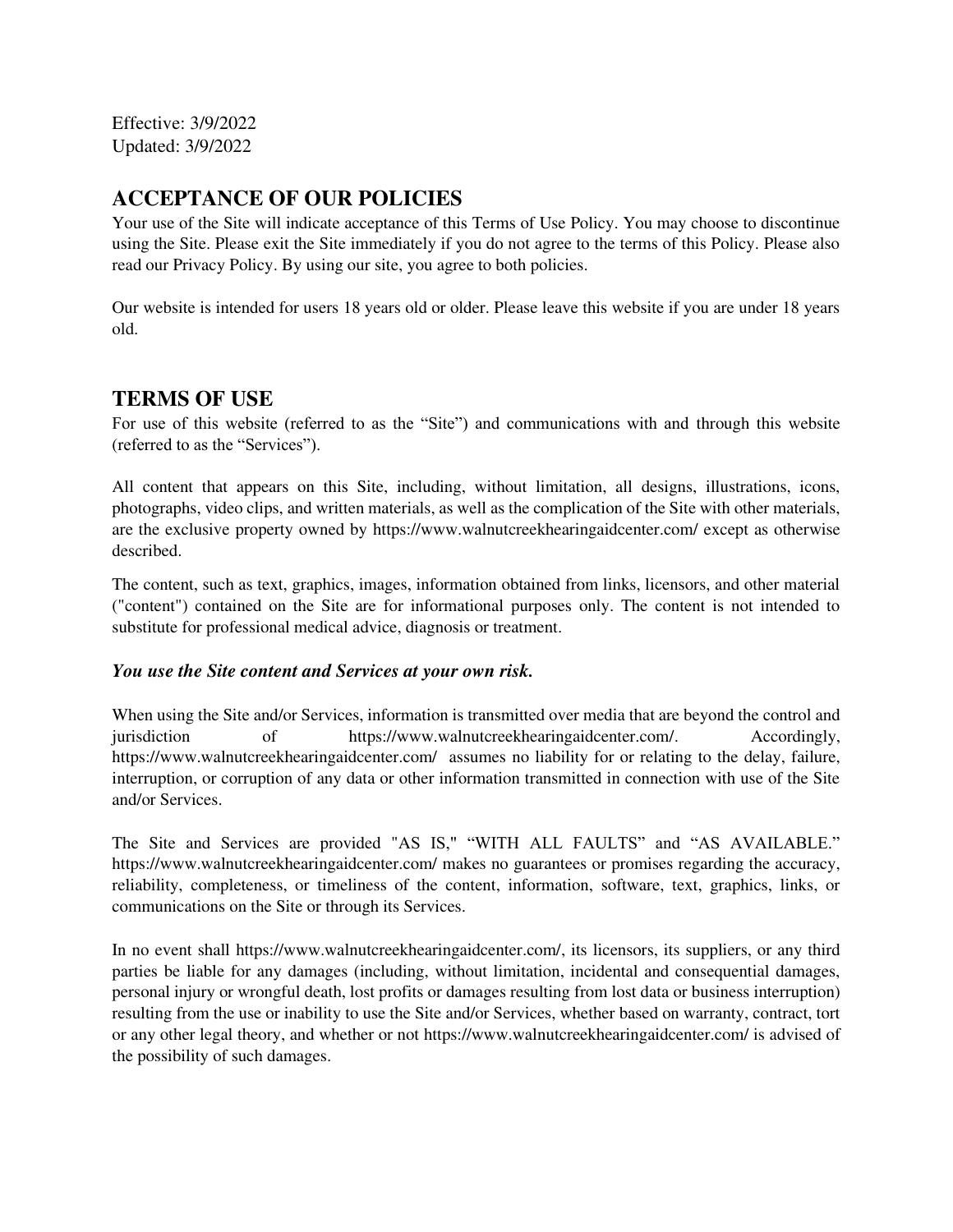#### **USE OF SITE AND SERVICES**

Do not misuse our Site or Services. Do not interfere with our Site or Services or try to access them using a method other than the interface and the instructions that we provide. Do not send automated queries of any sort to our system without express permission in advance from https://www.walnutcreekhearingaidcenter.com/. Sending automated queries consumes resources and can potentially degrade the performance of our Site and/or Services. You may use our Site or Services only as permitted by our terms and applicable law, including applicable export and re-export control laws and regulations. We may suspend or stop providing our Site or Services to you if you do not comply with our terms or policies or if we are investigating suspected misconduct. https://www.walnutcreekhearingaidcenter.com/ reserves the right to avail itself to applicable Federal, local, and international laws when necessary to protect its interests and rights.

### **USE OF CONTENT**

In many cases, it's not necessary to contact us for permission to use our content. Please read the following guidelines. For questions or reprint situations not covered here, please visit our Privacy Policy or contact https://www.walnutcreekhearingaidcenter.com/ at

https://www.walnutcreekhearingaidcenter.com/schedule/

## **ADVERTISEMENTS AND LINKS TO OTHER SITES**

https://www.walnutcreekhearingaidcenter.com/ does not endorse the content on any third-party websites. https://www.walnutcreekhearingaidcenter.com/ cannot be and is not responsible for the content of linked third-party sites, sites framed within the Site or third-party advertisements, and does not make any representations regarding their content or accuracy. Use of third-party websites is at your own risk and subject to the terms and conditions of use for such sites.

### **INTERPRETATION**

This Agreement shall not be construed against either Party as the author or drafter of the Agreement.

The headings within this Agreement are not to be used as an aid in interpretation and are purely for convenience.

### **ASSIGNMENT**

We may freely assign these Terms and all of the policies and other documents incorporated or referenced, including all rights, licenses, data, and obligations under it or them, in whole or in part, and without notice, for any reason, including for the purpose of internal restructuring.

### **WAIVER**

Our failure to exercise or enforce any right or provision of these Terms will not constitute a waiver or such right or provision.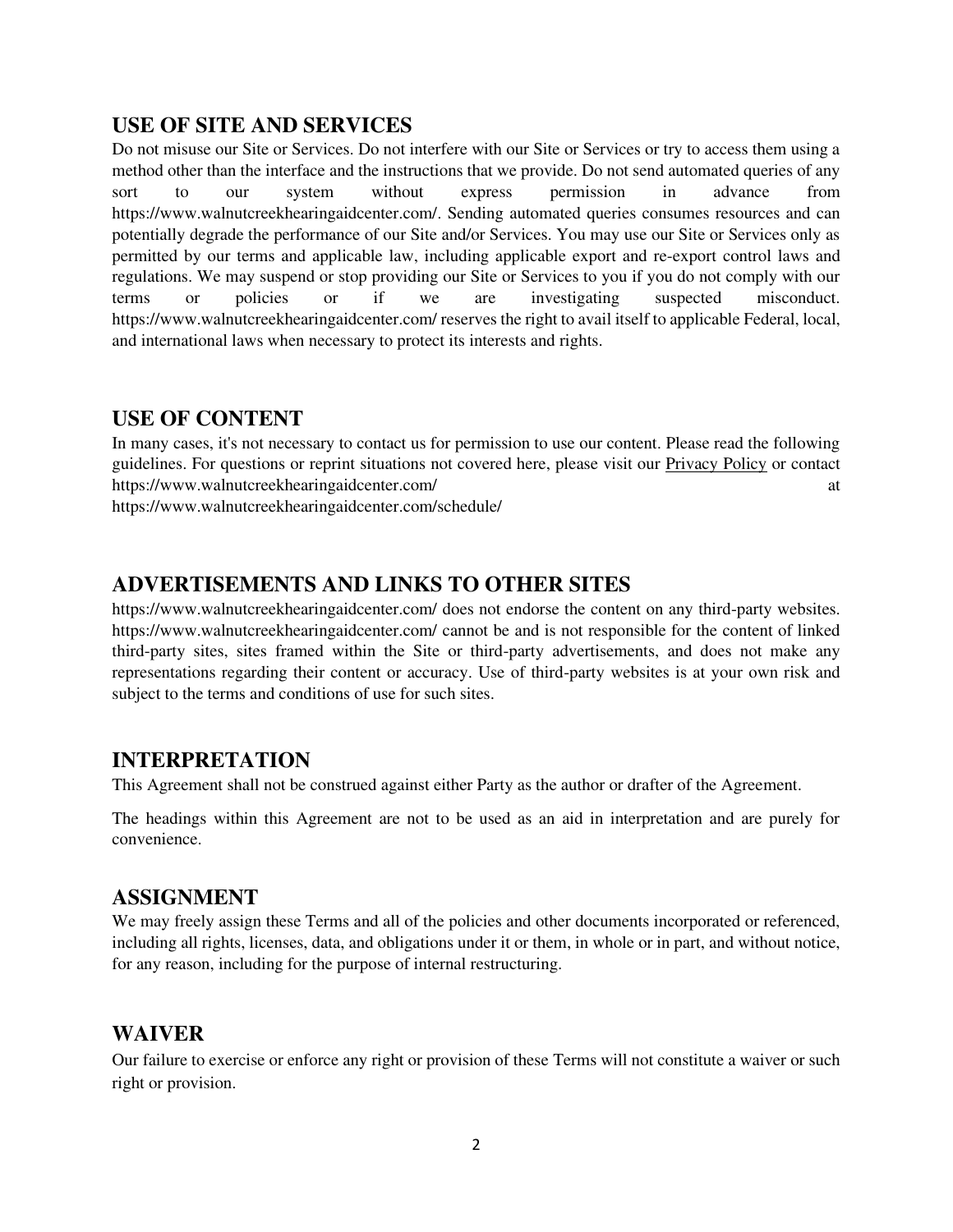#### **SEVERABILITY**

Should any provision of this Agreement be declared or determined by any court to be illegal or invalid, the validity of the remaining parts, terms, or provisions shall not be affected thereby and said illegal or invalid part, term, or provision shall be deemed not to be a part of this Agreement.

#### **BINDING ARBITRATION AGREEMENT**

**THE PARTIES TO THIS AGREEMENT WILL SUBMIT ALL DISPUTES ARISING UNDER THIS AGREEMENT TO ARBITRATION IN NEW JERSEY BEFORE A SINGLE ARBITRATOR OF THE AMERICAN ARBITRATION ASSOCIATION. THE ARBITRATOR SHALL BE AN ATTORNEY ADMITTED TO PRACTICE NEW JERSEY LAW. NO PARTY TO THIS AGREEMENT WILL CHALLENGE THE JURISDICTION OR VENUE PROVISIONS AS PROVIDED IN THIS SECTION. NOTHING CONTAINED HEREIN SHALL PREVENT EITHER PARTY FROM OBTAINING AN INJUNCTION.** 

#### **CLASS ACTION WAIVER**

**THESE TERMS DO NOT ALLOW CLASS ACTION SUITS; YOU AND https://www.walnutcreekhearingaidcenter.com/ HEREBY AGREE THAT EACH MAY BRING CLAIMS AGAINST THE OTHER ONLY IN YOUR OR ITS INDIVIDUAL CAPACITY. ANY QUESTION REGARDING THE ENFORCEABILITY OR INTERPRETATION OF THIS PARAGRAPH WILL BE DECIDED BY A COURT AND NOT THE ARBITRATOR.**

#### **VENUE AND FORUM**

If for any reason a Dispute proceeds in court rather than through arbitration, all such Disputes (regardless of theory) arising out of or relating to these Terms, or the relationship between you and us, will be brought exclusively in the courts located in the county of Somerset, New Jersey, or the United States District Court, District of New Jersey. In such cases, you and we agree to submit to the personal jurisdiction of the courts located within the county of Somerset, New Jersey, or District of New Jersey, and agree to waive any and all objections to the exercise of jurisdiction over the parties by such courts and to venue in such courts.

### **CHOICE OF LAW**

These Terms and the relationship between the parties, including any claim or dispute that might arise between the parties, whether sounding in contract, tort, or otherwise, will be governed by the laws of the State of New Jersey without regard to its conflict of law provisions. In no event will the parties bring claims against one another under the laws of another jurisdiction.

#### **INDEMNIFICATION**

By using the Site and/or Services, you agree to defend, indemnify and hold https://www.walnutcreekhearingaidcenter.com/, its officers, directors, authors, employees, agents,